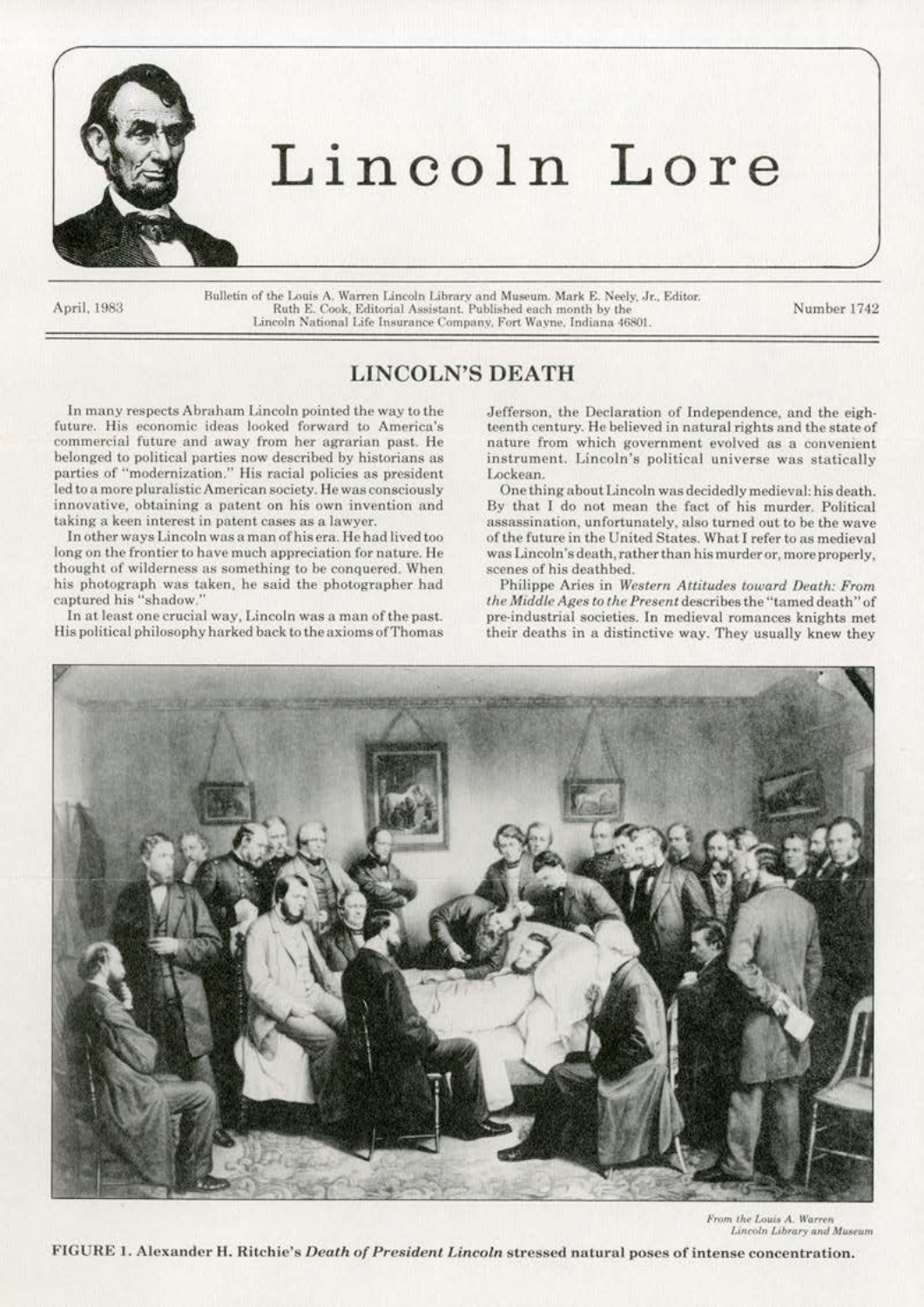were going to die and they prepared for it. The ritual at their deathbed was organized by the dying person himself. The ritual was public, and the dying person's bedchamber was crowded with parents, friends, neighbors, priests, doclors, and retainers.

Crowded death bed scenes will recall in the minds of faithful Lincoln Lore readers the issue of July 1964 in which R. Gerald McMurtry showed a dozen Lincoln deathbed scenes. Some were so thronged with celebrities that the printmakers published numbered keys to identify each person present.

Thus Lincoln's death harked back to the deaths of Gawain and Roland and Tristram. The death of Lincoln did not look forward to twentieth century death, what Aries calls "forbidden death." Death now customarily takes place in a hospital, not at home, and the dying person is not usually surrounded by his family and friends. Death has become, like sex in Lincoln's era, the forbidden subject.

Thanks to John Wilkes Booth, Lincoln was not able to arrange his own death ritual like a knight in a medieval romance. But it was arranged for him by others. The actual deathbed vigil was probably arranged by the government authorities who were assuming control of national affairs as Lincoln slid into death. The deathbed ritual as the American public came to know it was arranged by the painters and the printmakcrs who copied and spread the painters' works broadcast..

The painting and printmaking functions were combined in the work of Alexander Hay Ritchie. As the engraver of *The*  *First Reading of the Emancrpation Proclamation. Before the Cabinet,* Ritchie had produced one of the most popular Lincoln prints of the era. By 1868 Ritchie had apparently determined to follow up his earlier success with the *Death of President Linco/11.* Be painted the canvas and engraved and published the plate as well. The engraving was  $32\%$  by  $21\%$ inches in size. Artists' proofs sold for \$30 and proofs after letters for \$20.

As was the case with a few other large prints from the era, Ritchie also published a little pamphlet to tout his work -*Ritchie's Historical Picture, Death of President Lincoln, Engraved from the Painting by* A. *H. Ritchie(New* York: A.H. Ritchie & Co., 1868). Modern Lincoln collectors know it as Monaghan 911, and it is quite rare.

Ritchie was not an eyewitness to President Lincoln's death in the bedroom of the Petersen House in Washington. But, as the pamphlet describes it, "With a view to absolute historical accuracy in facts, the first care of the artist was to visit this room." Ritchie sketched every article in the room, "even to the worn out carpet.'

The pamphlet does not say how Ritchie obtained the portrait likenesses of the various persons gathered about. Lincoln's deathbed in the picture. Had he obtained life sittings, he would probably have boasted of it. Therefore. it is safe to assume that most or all were based on photographs.

''These are the personages who were actually gathered around the couch of the dying President," the pamphlet asserted, "and the artist has placed them as nearly as possible



*From the Louis A. Warren*<br>*Lincoln Library and Museum* 

FIGURE 2. The key to Ritchie's *Death of President Lincoln* appeared in the pamphlet w hich advertised the print.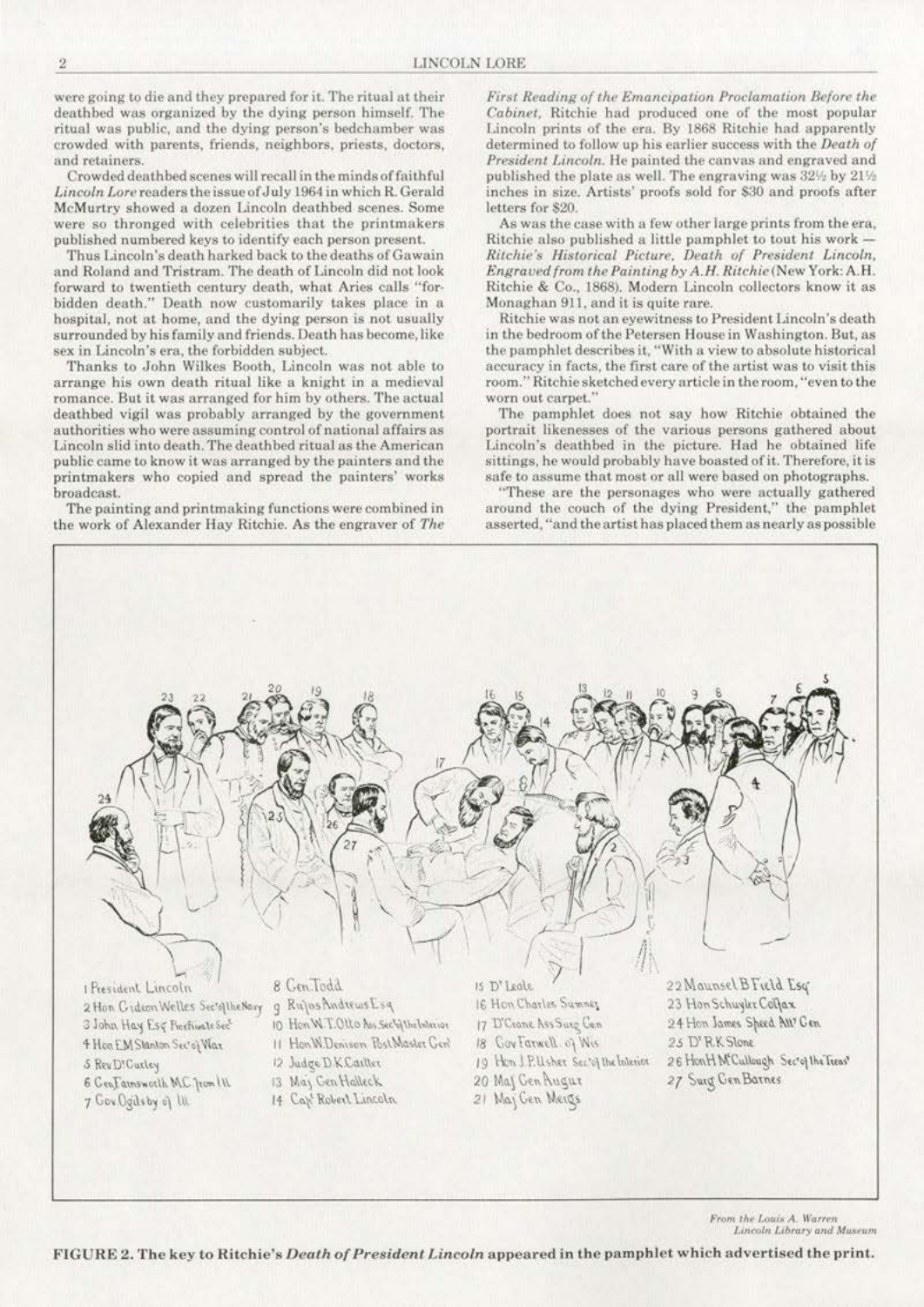in the respective positions occupied by them on the occasion." The "fidelity with which he has arranged the scene," the pamphlet went on, "is testified to in letters written to him by several of the leading actors in it." Ritchie prided himself on evading "the difficulty common to portrait-pieces in which a number of faces have to be arranged with a view to recognition. There is much variety of pose throughout the composi· tion. nor is there to be seen any where in it the unpleasing formality that so often repeats the horizontal line of the frame with a parallel line of heads."

It is difficult for the historian to know what to make of these testimonial letters. Those who have visited the Lincoln sites in Washington know that Lincoln died in a very small room -into which Ritchie has packed twenty-four persons. Vet they do not look packed. Nevertheless. testimonials to the picture's accuracy came from the Lincoln family physician Robert K. Stone; Phineas D. Gurley, pastor of the New York Avenue Presbyterian Church, which the Lincolns attended in Washington; Secretary of the Treasury Hugh McCulloch; Secretary of the Navy Gideon Welles; Surgeon General Joseph K. Barnes: Quarter Master General Montgomery C. Meigs (identified as "C. Meigs" in the pamphlet); Assistant Surgeon General C. H. Crane; Assistant Secretary of the Interior W.T. Otto; former Governor L.J. Farwell, of Wisconsin: General James F. Farnsworth, of Illinois; and David K. Cartter, Chief Justice of the Supreme Court of the District of Columbia.

These witnesses, genuine enough and honorable men to be sure, testified to the accuracy of the room, the portraiture, and the grouping. Y ct the picture could hardly have been accurate in the last-named regard. For the viewer of the print to be able to see the scene, there could be no one in front of the bed to block the view of Lincoln. No one blocks the view of another person's head. No person has his back turned so as to present only the back of his head to the viewer. The men appear intent but, with the exception of John Hay, not tired or grief·stricken or haggard. And the number of men present seems questionable. Nevertheless, Ritchie gathered this impressive testimony to the accuracy of his picture.

The letters, some of them more carefully worded than others so that they suggest the artistic and evocative nature of the scene rather than its replicative accuracy, were really testimony to the old-fashioned idea of death. Ritchie portrayed Lincoln's deathbed as it should have looked.

The most remarkable testimony is the print itself. People in ninetecnth·ccntury America wunted to view the death rather than to avoid or shun it. They wanted, if Ritchie's engraving and the many other deathbed scenes that survive are proof, to hang pictures representing the deaths of great men on their walls. Like the men who wrote the testimonial letters, the American public thought it should be present as the country's leader died.

### POSTSCRIPT

Two recent acquisitions show the interesting response of a photographer to the death of Abraham Lincoln. Henry F. Warren, of Waltham, Massachusetts, apparently came to Washington for Lincoln's inauguration in March 1865. He took photographs of Lincoln's son Tad and, on March 6, of Lincoln himself. He sold the picutres of the president as the latest photograph of Lincoln and then, suddenly, as the last photograph of Lincoln. From all available evidence it was the last photograph of Lincoln taken from life.

Readers interested in Lincoln's own views of death might wish to read Robert V. Bruce, *Lincoln and rile Riddle of Death,*  a pamphlet available free of charge by writing the Louis A. Warren Lincoln Library and Museum.

## AN IMPORTANT ANNOUNCEMENT

Herman Belz, professor of history at the University of Maryland. will present the seventh annual R. Gerald McMur-



From the Louis A. Warren  $Lin$ coln  $Library$  and Museum

#### FIGURE 3. The early version of Warren's photograph.



From the Louis A. Warren Lincoln Library and Museum

FIGURE 4. The final version of Warren's photograph.